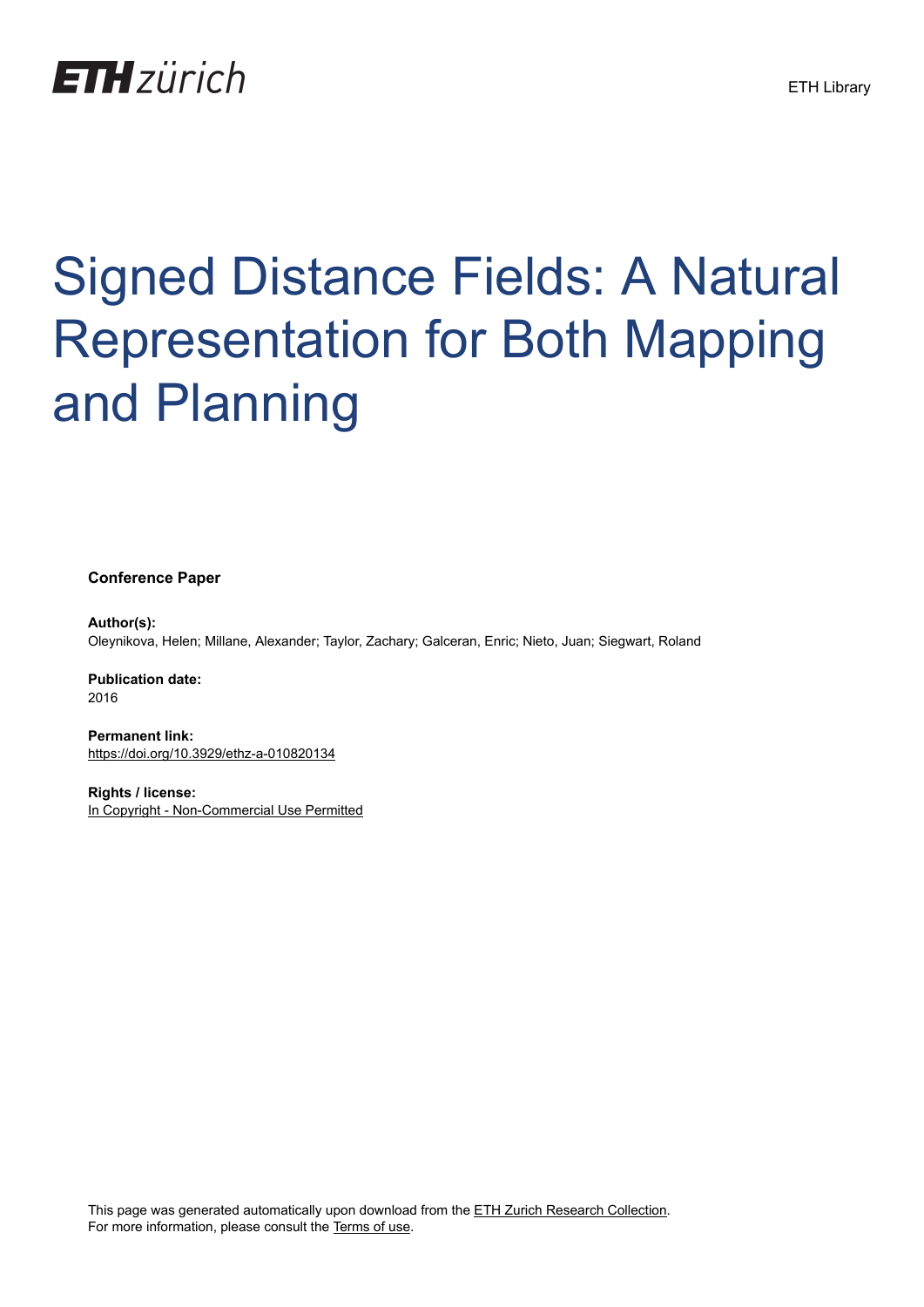# Signed Distance Fields: A Natural Representation for Both Mapping and Planning

Helen Oleynikova, Alex Millane, Zachary Taylor, Enric Galceran, Juan Nieto and Roland Siegwart Autonomous Systems Lab, ETH Zürich

*Abstract*—How to represent a map of the environment is a key question of robotics. In this paper, we focus on suggesting a representation well-suited for online map building from vision-based data and online planning in 3D. We propose to combine a commonly-used representation in computer graphics and surface reconstruction, projective Truncated Signed Distance Field (TSDF), with a representation frequently used for collision checking and collision costs in planning, Euclidean Signed Distance Field (ESDF), and validate this combined approach in simulation. We argue that this type of map is better-suited for robotic applications than existing representations.

### I. INTRODUCTION

Any discussion of map representations in robotics generally has two sides: the perception side, which often focuses on creating high-quality 3D reconstructions of natural environments from limited sensor data, and the planning side, which uses pre-built maps to navigate through the environment in a safe and collision-free manner.

Mapping and planning often have very different requirements from an environmental representation. For mapping from the perception standpoint, it is often most important to be able to output a high-quality colored surface model, such as a mesh. For navigation and planning, it is often most essential to have fast collision checking and be able to compute clearance and direction toward nearest obstacles.

In this work, we focus on the intersection of these two fields, with special attention given to image-based sensing, such as stereo vision and RGB-D cameras: creating 3D maps, online, from noisy sensor data in order to be used by online planners for obstacle avoidance.

Euclidean Signed Distance Fields (ESDFs) have long been used in planning literature for collision checking (especially of complex shapes), inferring distances and gradients to objects for planning, and finding large free areas [\[1\]](#page-5-0).

On the other hand, with the advent of RGB-D cameras, KinectFusion has brought projective Truncated Signed Distance Fields (TSDFs) into the forefront as a fast, flexible map representation that implicitly computes the position of the surface using zero crossings [\[2\]](#page-5-1).

Though both of these representations are signed distance fields (SDFs), the way that the distance of a voxel is computed differs. In the case of the ESDFs, a free voxel's distance represents the Euclidean distance *to the nearest occupied voxel* (and vice-versa in the case of occupied voxels). The ESDF is computed for every voxel in the map. On the other hand, the distance of a voxel in a projective TSDF represents the distance to the surface *along the ray direction from the center of the sensor*, and is truncated to only have values very near the surface, allowing for greater compression and decreasing errors due to this approximate distance metric.

In this paper, we argue that these two approaches can be combined into one – and rather than computing separate representations for map building and planning, find a compromise that allows the same representation to be used for both.

We seek to evaluate the accuracy of ray-distance calculations versus Euclidean distance calculations given different numbers of viewpoints from a realistic vision-based sensor. We first remove the truncation requirement of the TSDF, and then evaluate how the ray distances compare to true Euclidean distances for planning purposes, and propose a hybrid approach that should retain the better qualities of both TSDFs and ESDFs for both mapping and planning.

We also offer some comparison to the most-used map representation for online 3D map building and planning in unstructured environments: Octomap [\[3\]](#page-5-2).

The advantages of our proposed approach over map representations typically used for online planning are as follows:

- Allows a single map representation that's both wellsuited for online construction from sensor data *and* usage for online planning.
- Has a more natural representation of object surface (zero-crossing of distance field), which allows easier and more accurate modeling of sensor noise.
- Separates sensor measurement (distance to surface) from measurement uncertainty (voxel weight).
- Allows fast look-up of occupancies of complex shapes, especially when represented as sets of spheres, for online planning.
- For optimization-based planning algorithms, has a natural gradient magnitude and direction both inside and outside obstacles – allowing trajectories to be 'pushed' out of collision using optimization.
- Allows extracting accurate meshed surface models for other applications.
- If desired, the same map can also be used for SLAM or state estimation, or can be built up de-coupled based on input from other state estimators.

We will cover the points in the following sections. First we will describe existing methods in both the mapping and planning fields, then discuss the advantages of using an SDFbased representation over an occupancy-based representation

The research leading to these results has received funding from the European Communitys Seventh Framework Programme (FP7) under grantagreement n.608849 (EuRoC) and n.644128, (AEROWORKS).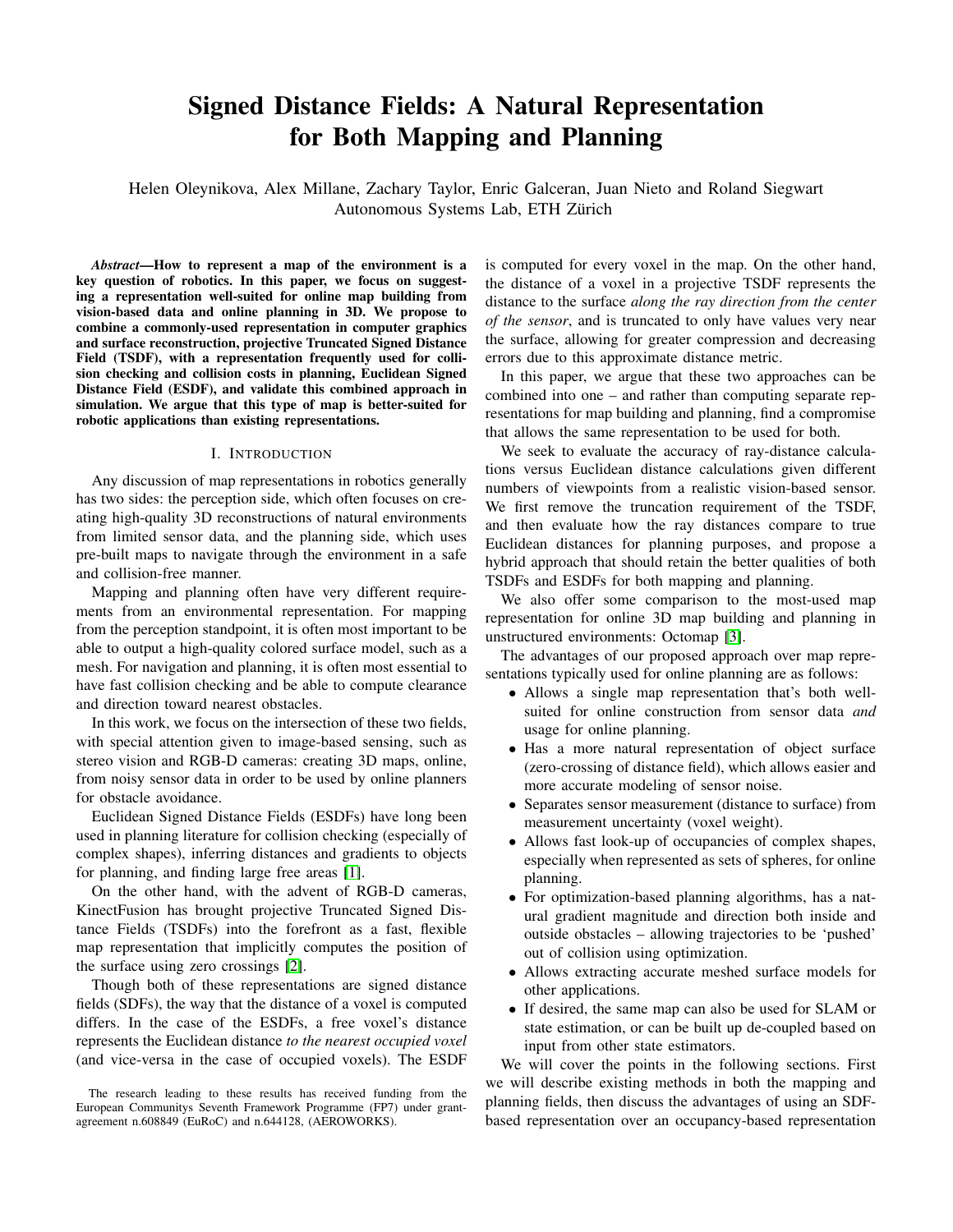like Octomap, and finally provide validation for the claim that the distances used in these two representations are comparable using simulation.

# II. RELATED WORK

This section discusses relevant previous work and details of the approaches in mapping and planning literature.

# *A. Mapping Literature*

SDFs have long been used for representing 3D volumes in computer graphics [\[4\]](#page-5-3) [\[5\]](#page-5-4). They have also been used to build offline reconstructions of objects from real sensor data since the 1990s [\[6\]](#page-5-5).

However, TSDFs have come back into the forefront of computer vision and robotics in 2011 with the new RGB-D Kinect sensors and the work from Newcombe *et al.* on KinectFusion [\[2\]](#page-5-1). Their approach focuses on doing high-resolution, accurate 3D reconstructions from RGB-D data on a GPU in real-time, using a TSDF as the main representation. They provide a Simultaneous Localization and Mapping (SLAM) approach, which estimates the pose of the camera at the same time as creating the reconstruction.

There have been a number of extensions to this approach, including Kintinuous, which allows scanning much larger spaces [\[7\]](#page-5-6), and FastFusion which allows online reconstruction on the CPU rather than GPU [\[8\]](#page-5-7) in an octree-style voxel grid. The main end-result of these is to generate a high-fidelity mesh, usually using a marching cubes algorithm [\[9\]](#page-6-0).

Another competing representation for high-resolution online mapping from RGB-D data is RGB-D SLAM [\[10\]](#page-6-1), which uses surfels (small planar units with size, color, and surface normal) to represent 3D structure, as a volumetric analogue to sparse pointclouds. Such representations are able to take advantages of the SLAM techniques developed for sparse keypoint-based maps and are better suited to distorting geometry, for example in ElasticFusion [\[11\]](#page-6-2) where the map is distorted when encountering loop closures. These methods generally have high accuracy for state estimation and high-quality models. However, Bylow *et al.* have shown that it is possible to have the same level of accuracy from TSDF-based maps [\[12\]](#page-6-3).

Therefore, SDF-based representations are well-studied, fast, and accurate for online surface reconstruction. In the following section, we will discuss how SDF-based representations are used for planning.

#### <span id="page-2-0"></span>*B. Planning Literature*

Maps are essential to planning collision-free paths, with the representation of the map defining both the quality of the resulting path, and also what kind of planning algorithms can be used.

The minimum amount of information a map must provide is occupancy of a given point in space. Assuming a fixed-size grid, this enables the use of many different classes of planning algorithm: search-based methods like  $A^*$  and  $D^*$ -Lite [\[13\]](#page-6-4), sampling-based methods like RRTs [\[14\]](#page-6-5).

Occupancy grids represent the most commonly-used type of map representation for planning in 2D [\[15\]](#page-6-6). The approach of Elfes *et al.* is to use a fixed-size grid, probabilistic model of sensor measurements and model observed (known) and unknown space explicitly, allowing the incorporation of complex sensor models and reasoning about the environment. There are now many options available off-the-shelf that will run a complete 2D SLAM system online and provide occupancy grids of previously unknown environments [\[16\]](#page-6-7), and countless planning algorithms that take 2D occupancy grids as input [\[17\]](#page-6-8).

Naively extending occupancy grids to 3D, however, leads to huge memory requirements as well as slow ray-casts and look-ups for any space larger than a room. The solution most commonly used in 3D contexts while building a map online is Octomap [\[3\]](#page-5-2). This approach uses an octree-based representation of occupancy probabilities of cells in 3D space. The octree structure allows large blocks of space with the same probability to be represented by a single large cell, therefore vastly decreasing the amount of memory needed to represent areas of unknown or free space.

However, there are planning approaches which require additional information from a map. For example, trajectory optimization-based planners, such as CHOMP [\[1\]](#page-5-0) and TrajOpt [\[18\]](#page-6-9) require the distance to obstacles and occupancy gradient information. Algorithms such as these require an ESDF that is not truncated, and contains distance values over the entire voxel space. Usually these are constructed from another map representation, and often from a map hand-crafted out of object primitives (spheres, cubes) or high-fidelity mesh models of objects for manipulation [\[19\]](#page-6-10).

Having a distance map also speeds up collision checking of complex shapes – for example, many-jointed robot arms are commonly represented as a set of overlapping spheres and check the distance field in the center of each sphere (which is one look-up in the ESDF per sphere) [\[20\]](#page-6-11) [\[1\]](#page-5-0) [\[21\]](#page-6-12).

For gradient-based trajectory optimization methods, the collision cost (which is necessary to produce collision-free trajectories) also needs a gradient. For these, the ESDF gives a natural cost (a function, such as hinge loss [\[18\]](#page-6-9) or a smoothed hinge loss [\[1\]](#page-5-0) of the distance) and checking the distance values of the neighbors gives the gradient at a given point. This allows CHOMP and other such methods to follow the upward gradient of the distance to push points on the trajectory out of collision.

Wanger *et al* [\[22\]](#page-6-13) is the closest work to our proposed approach, where a complete ESDF is built from the output of KinectFusion [\[2\]](#page-5-1) and used for trajectory planning with CHOMP. However, their approach builds the entire ESDF at once from TSDF data, while our work focuses on exploring ways to combine these two representations into one.

In summary, SDFs allow for faster collision checking than occupancy grids while providing additional data needed for optimization-based planning methods.

# III. SDF ADVANTAGES OVER OCTOMAP

In this section, we make arguments about why using an SDF is a better map representation for both perception (creating the map) and planning (using the map for collision avoidance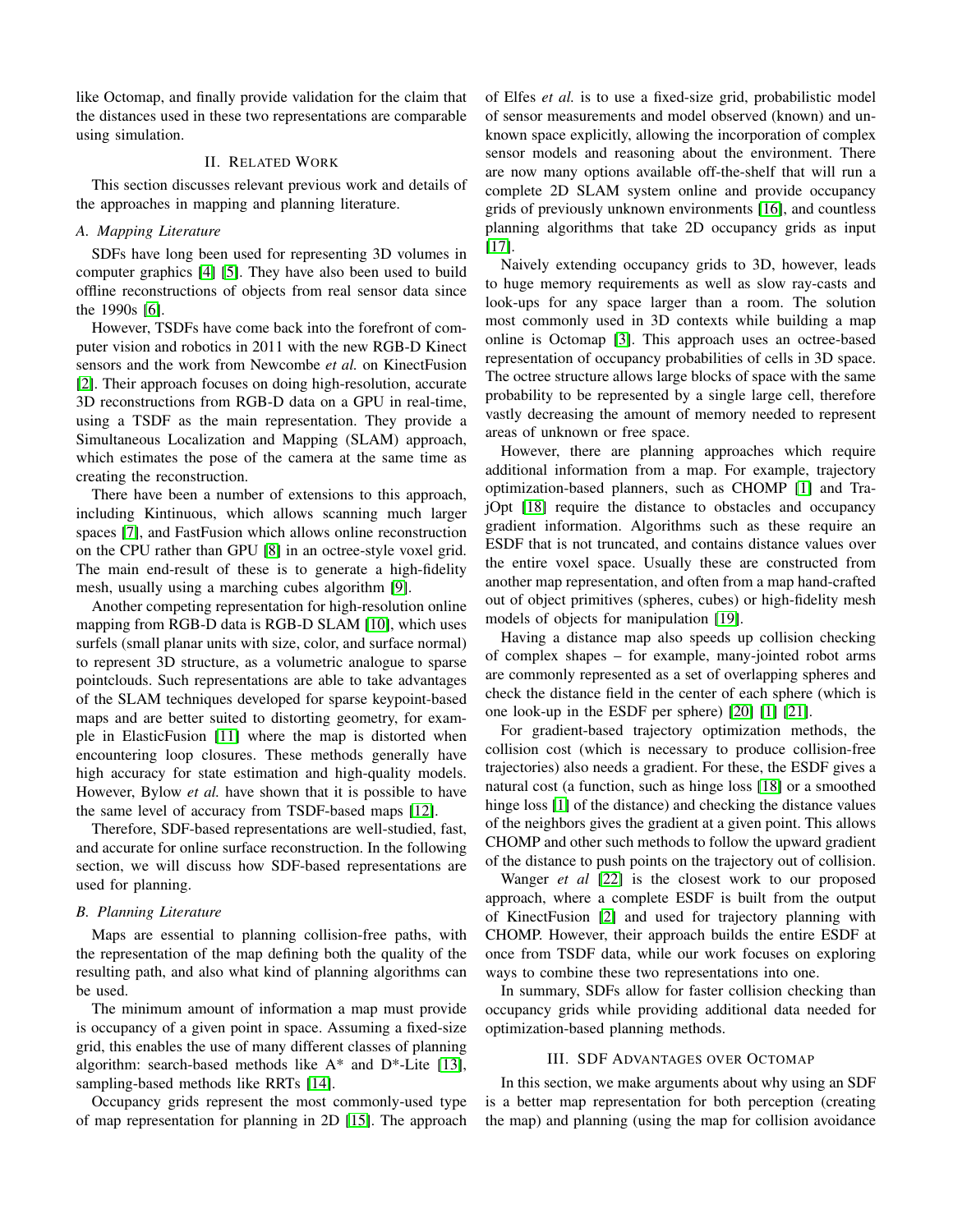<span id="page-3-0"></span>

Fig. 1: Comparison of results from a single ray-cast in the various representations discussed: (a) diagram of a single vision-based sensor ray hitting a surface, (b) probability for range from an inverted stereo sensor model [\[23\]](#page-6-14), (c) vanilla Octomap [\[3\]](#page-5-2) probabilities of the raycast, (d) L. Heng Weighing [\[24\]](#page-6-15), (e) TSDF (truncation radius not shown) [\[2\]](#page-5-1), and (f) the TSDF weights along this ray [\[12\]](#page-6-3). Note that these are illustrations, and not to scale.

and clearance calculations) than the most commonly used 3D representation, the Octomap [\[3\]](#page-5-2).

Since its advent, Octomap has been very widely used for

3D robotics applications, most notably for UAVs [\[24\]](#page-6-15), [\[25\]](#page-6-16). We believe that this is due to a number of factors: first and not least, the open-source implementation and associated ROS wrappers have made it a very easy off-the-shelf solution for many applications. Second, the 'probabilistic' nature of the representation (assigning probabilities to each raycast, merging multiple observations of the same scene together) make it a good representation for noisy sensor data, such as stereo matching or RGB-D sensors where 'speckles' are common. This adds a level of low-pass filtering even to sensors exhibiting non-Gaussian error models. The third is due to memory efficiency and speed: the flexible voxel size allows representing large areas, and with some straight-forward optimizations, it is possible to get the insertion time of a dense stereo scan at 320x240 down to approximately 10 ms, and performing collision checks (even for a large bounding box) in this space is also very fast [\[24\]](#page-6-15).

However, this representation also has downsides. The first is that the probability model used does does not accurately represent the error model of vision-based depth sensing. Since Octomap was originally designed to use with laser measurements, the accuracy of which does not degrade with distance to the sensor, the Octomap sensor model has a single probability of occupancy for one voxel at the end of the ray-cast. However, this is not an accurate model for stereo- or other vision-based sensing, where it is possible to have an expected error of over a meter at high distances, depending on the camera setup [\[23\]](#page-6-14). Heng *et al* implement a more realistic sensor model using distance weighing in the Octomap, however this tends to have the effect of inflating obstacles in the map [\[26\]](#page-6-17).

Fig. [1](#page-3-0) shows a representation of the different weighing representations for a single 1D ray within Octomap, compared to a TSDF representation. Fig. [1a](#page-3-0) shows a diagram of a ray cast from a depth camera hitting a wall, Fig. [1b](#page-3-0) shows the inverse sensor model for a stereo camera observing that wall, and Fig. [1c](#page-3-0)-d show vanilla and L. Heng weighing for the sensor hit. Since Octomap has a discrete cut-off probability for considering space occupied, the figure shows why L. Heng weighting tends to distort or inflate object boundaries.

One advantage of the TSDF is that even when discretized, it models a continuous function, as shown in Fig. [1e](#page-3-0). Therefore it is possible to recover the position of the surface at a precision above the minimum voxel size, allowing the use of larger voxels and therefore smaller maps in memory.

The other advantage over Octomap is that TSDF has two values for each voxel: the distance to the surface (along the ray from the camera) and the weight/probability of this measurement. This allows us to more accurately model the actual error of vision-based depth estimates, and when merging multiple measurements, leads to a maximum-likelihood estimate of the surface, since the surface is found as a zero crossing. Bylow *et al* evaluate different weighing functions for TSDFs [\[12\]](#page-6-3), and we show the linear weighing used by KinectFusion in Fig. [1f](#page-3-0). However, since this value is separate from the actual distance measurement, any model can be incorporated without necessarily inflating the surface.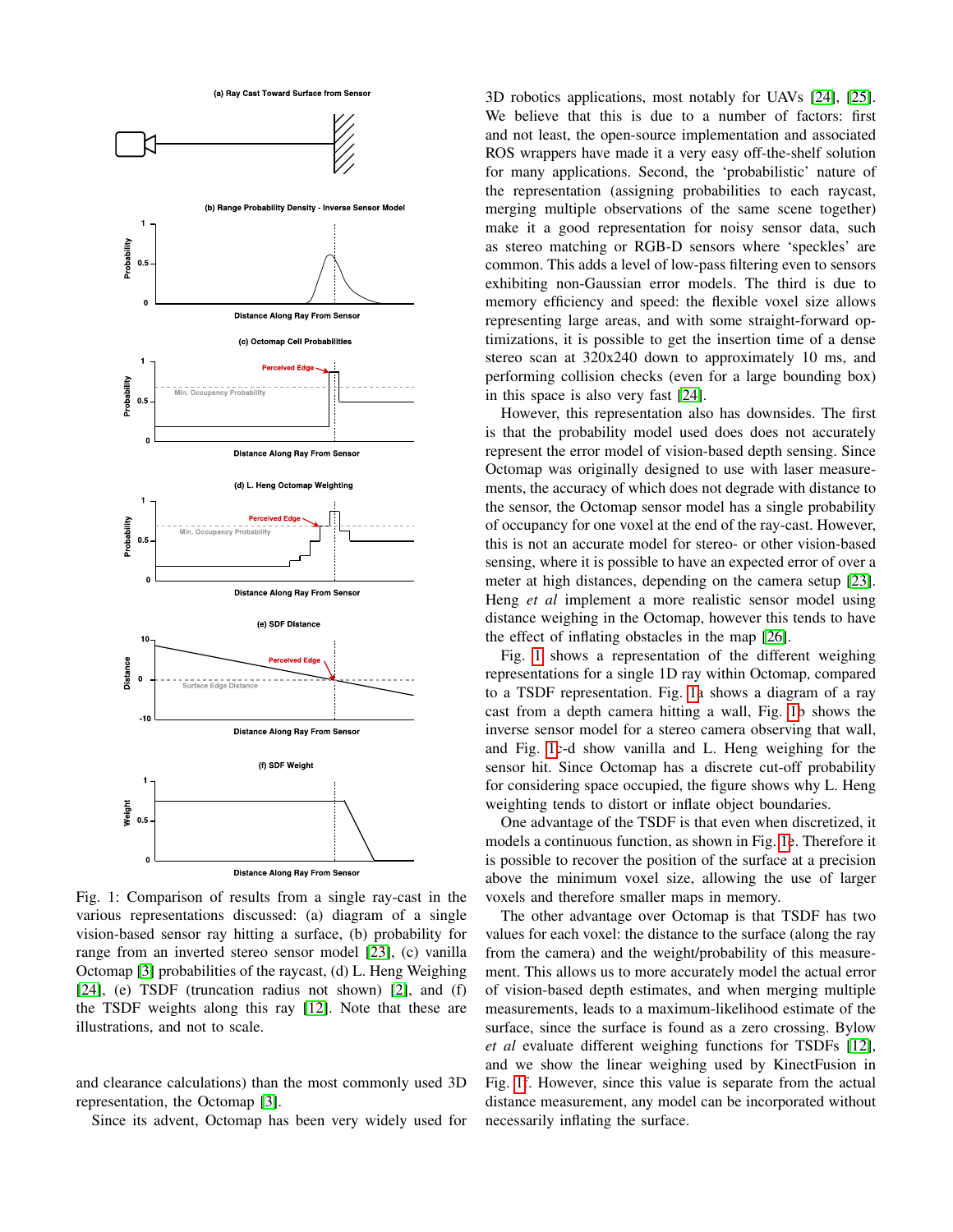While the advantages for perception are clear, an SDF-based implementation has advantages in terms of path planning as well. Here we discuss the advantages of an ESDF (using Euclidean distances to nearest occupied/unoccupied space) over a binary occupancy-based representation. We will discuss how we can combine the TSDF and ESDF in the following section.

As discussed in Section [II-B,](#page-2-0) an ESDF allows fast collision checks for complex shapes, as long as they can be expressed as a set of overlapping spheres. It also permits using gradientbased methods, as it gives a smooth cost of collision, which decreases as an object approaches free space. This also allows computation of collision cost gradients, and therefore choosing directions which lead to decreasing costs.

# IV. COMBINING ESDF AND TSDF: RESULTS

The main difference between the two representations, TSDF for mapping and ESDF for planning, is the way that distances are computed. Both are signed distance fields, as the names suggest, but the distance in each voxel represents a different quantity.

In the ESDF, the distance in each voxel is the Euclidean distance *to the nearest occupied cell* (or if inside an object, distance to the nearest free cell). In the TSDF, on the other hand, the distance is computed *along the sensor ray* – that is, it represents a distance to the nearest occupied cell not in Euclidean space, but along this one-dimensional ray extending from the sensor center.

Here we present models showing how different ray distances (TSDF) are versus Euclidean distances (ESDF) and how this affects the quality of the map for planning. We focus on evaluating the metrics that are important for planning, especially for local optimization-based planners: error in distance to obstacles and direction of the gradient of the field.

We suggest four strategies to evaluate. The first two are building a projecting TSDF without a minimum truncation distance with two different strategies for merging multiple scans into the map:

- 1. Average the sensor value with the map value, giving equal weight to both (average weighing)
- 2. Take the minimum distance outside obstacles, and the maximum distance inside (minimum weighing)

We also propose a hybrid E/TSDF, where outside some minimum truncation distance, we iteratively compute Euclidean distances based on the projective distances inside the truncation radius with every new integrated scan. Finally, we also present the 'standard' approach for comparison, where we compute an occupancy grid and calculate Euclidean distances from that grid after building the complete map.

We use a vastly simplified model of the TSDF in 2D and a simulated sensor with a  $70^{\circ}$  field of view,  $0.5^{\circ}$  angular resolution, and a maximum range of 8m. There is no noise on this sensor, but it is discretized to the voxel size. The sample environment attempts to mimic an enclosed office space of  $10m \times 10m$  with many occlusions, some geometric and some organic shapes. Fig. [2a](#page-4-0) shows the occupancy map we use for

<span id="page-4-0"></span>



Fig. 2: Results of various weighing schemes in SDF, using 500 viewpoints. White represents the observed surface of the object (zero crossings), green and yellow are areas outside the object, and pink are areas inside the object. Quantitative comparison is presented in Table [I.](#page-5-8)

the simulations and Fig. [2b](#page-4-0) shows the ground-truth ESDF computed from this known map, where white is the object borders, pink is inside the objects, and green and yellow are distances (yellow being the furthest from an obstacle).

We generated random viewpoints within this space, sampling uniformly from unoccupied space and yaw. We then cast rays into this map, and generated distance measurements until  $0.5m$  behind a surface. When raycasting into unknown space, the value was simply updated to the ray measurement value. When raycasting into space that has been observed before, we use the strategies described above.

Fig. [2c](#page-4-0) shows the TSDF generated with average weighing, and Fig. [2d](#page-4-0) shows the results of minimum weighing after 500 viewpoints. As can be seen, average weighing always overestimates the distance – as ray-distance is always greater than or equal to true Euclidean distance (it is equal in the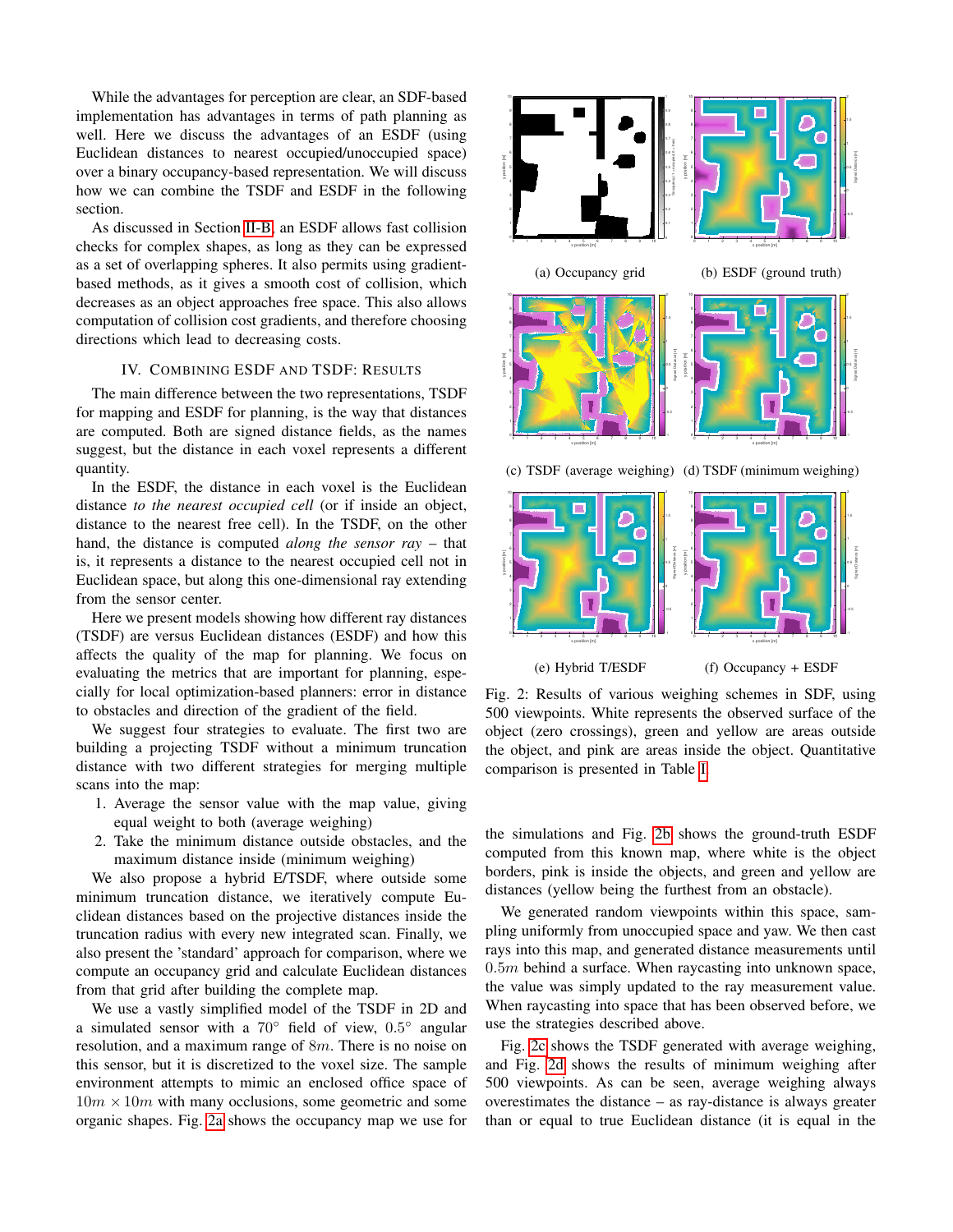<span id="page-5-8"></span>

| <b>Viewpoints</b>                                    | <b>TSDF</b><br><b>Average Weighing</b> |              | <b>TSDF</b><br>Min Weighing |              | <b>Hybrid E/TSDF</b> |              | Occupancy + ESDF     |              | <b>Unobserved</b><br>Ratio |
|------------------------------------------------------|----------------------------------------|--------------|-----------------------------|--------------|----------------------|--------------|----------------------|--------------|----------------------------|
| Mean Abs. Error $[m]$                                | $r = 0.5m$                             | $r = \infty$ | $r = 0.5m$                  | $r = \infty$ | $r = 0.5m$           | $r = \infty$ | $r = 0.5m$           | $r = \infty$ |                            |
| $V = 10$                                             | 0.699686                               | 1.022263     | 0.501408                    | 0.854449     | 0.134561             | 0.480509     | 0.162672             | 0.541797     | 0.659258                   |
| $V = 50$                                             | 0.730469                               | 1.009407     | 0.317534                    | 0.374416     | 0.067819             | 0.078796     | 0.070928             | 0.086687     | 0.054670                   |
| $V = 100$                                            | 0.717782                               | 0.972221     | 0.157599                    | 0.197076     | 0.042314             | 0.051344     | 0.037105             | 0.049586     | 0.010183                   |
| $V = 500$                                            | 0.628532                               | 0.788858     | 0.031576                    | 0.031498     | 0.015214             | 0.014252     | 0.009491             | 0.010818     | 0.000000                   |
| Gradient Error Mag. $[m]$<br>Gradient Error Ang. [°] | 0.198165<br>6.065860                   |              | 0.014947<br>8.699339        |              | 0.030057<br>9.735610 |              | 0.004643<br>8.699339 |              |                            |

TABLE I: Error analysis of different TSDF representations compared to ESDF. Results of the simulating a 2D SDF with a realistic sensor, comparing the error in using the TSDF distance (distance along the sensor ray) and comparing the error to the true ESDF (distance from nearest object). r is the radius around the surface at which errors are evaluated:  $r = 0.5$  only evalutes distances close to the surface, while  $r = \infty$  evaluates all distances in the map. Since below 500 viewpoints, not all parts of the map have been observed, we also give a Unobserved Ratio for reference.

case where the ray direction is along the surface normal, and greater in every other case). Whereas minimum weighing, over a large number of viewpoints, starts to converge to the true ESDF.

Of course, with fewer viewpoints, the estimate is worse – Table [I](#page-5-8) shows the mean absolute error of distance measurements (taken only outside obstacles) over all observed voxels for different number of viewpoints.  $r$  is the radius around the surface at which errors are evaluated;  $r = 0.5m$  is an estimate of the errors close to the surface, and  $r = \infty$  is evaluated over the whole map. The values are compared to the ground-truth ESDF shown in Fig. [2b.](#page-4-0) However, this is not a strictly fair comparison, as all the viewpoint generated maps have discretization errors and not all obstacles are observed (for a lower number of viewpoints). We therefore also present the results for "Occupancy + ESDF", which was generated by creating a standard occupancy map from the sensor measurements and computing an ESDF from that map. It can be thought of as a lower bound on the error (though in some cases it actually has slightly higher error than other representations, which is due to discretization).

The other method we evaluate is a hybrid T/ESDF, which functions by behaving like a TSDF around surface edges, holding this surface section fixed and iteratively updating all other values using Euclidean distances. This retains the desirable quantities of both representations – near the surface for mapping and surface reconstruction, and further away from the surface for planning, while adding only slight computation cost per new viewpoint. Table [I](#page-5-8) shows that this hybrid approach has the lowest errors of the TSDF-based approaches, and is comparable to the ESDF map built from occupancy grids.

This shows that depending on the weighing scheme, with sufficient distinct viewpoints, ray-distance approximates Euclidean distance, and there exist hybrid approaches that can further increase the accuracy of these combined maps.

# V. CONCLUSIONS

In this paper, we compare two signed distance field representations: truncated signed distance fields (TSDFs), used for computer graphics and surface reconstruction from depth data, and Euclidean signed distance fields (ESDFs), used in planning for fast collision checking and cost and gradient information for optimization-based path planners.

We show the advantages of SDF-based maps for online map building and online planning in 3D compared to the commonly-used Octomap representation [\[3\]](#page-5-2) and validate some of our claims by showing that projective ray-distances (used in TSDFs) can approximate Euclidean distances (used in ESDFs) when using sufficient viewpoints and an intelligent merging strategy. We also propose a hybrid approach which has advantages of both ESDFs and TSDFs.

We hope that this work can be a starting point for considering different map representations for online mapping for planning and navigation in 3D.

#### **REFERENCES**

- <span id="page-5-0"></span>[1] M. Zucker, N. Ratliff, A. D. Dragan, M. Pivtoraiko, M. Klingensmith, C. M. Dellin, J. A. Bagnell, and S. S. Srinivasa, "Chomp: Covariant hamiltonian optimization for motion planning," *The International Journal of Robotics Research*, vol. 32, no. 9-10, pp. 1164–1193, 2013.
- <span id="page-5-1"></span>[2] R. A. Newcombe, S. Izadi, O. Hilliges, D. Molyneaux, D. Kim, A. J. Davison, P. Kohi, J. Shotton, S. Hodges, and A. Fitzgibbon, "Kinectfusion: Real-time dense surface mapping and tracking," in *Mixed and augmented reality (ISMAR), 2011 10th IEEE international symposium on*, pp. 127–136, IEEE, 2011.
- <span id="page-5-2"></span>[3] A. Hornung, K. M. Wurm, M. Bennewitz, C. Stachniss, and W. Burgard, "Octomap: An efficient probabilistic 3d mapping framework based on octrees," *Autonomous Robots*, vol. 34, no. 3, pp. 189–206, 2013.
- <span id="page-5-3"></span>[4] S. F. Gibson, "Using distance maps for accurate surface representation in sampled volumes," in *Volume Visualization, 1998. IEEE Symposium on*, pp. 23–30, IEEE, 1998.
- <span id="page-5-4"></span>[5] S. F. Frisken, R. N. Perry, A. P. Rockwood, and T. R. Jones, "Adaptively sampled distance fields: a general representation of shape for computer graphics," in *Proceedings of the 27th annual conference on Computer graphics and interactive techniques*, pp. 249–254, ACM Press/Addison-Wesley Publishing Co., 2000.
- <span id="page-5-5"></span>[6] B. Curless and M. Levoy, "A volumetric method for building complex models from range images," in *Proceedings of the 23rd annual conference on Computer graphics and interactive techniques*, pp. 303–312, ACM, 1996.
- <span id="page-5-6"></span>[7] T. Whelan, M. Kaess, M. Fallon, H. Johannsson, J. Leonard, and J. McDonald, "Kintinuous: Spatially extended kinectfusion," in *RSS Workshop on RGB-D: Advanced Reasoning with Depth Cameras*, 2012.
- <span id="page-5-7"></span>[8] F. Steinbrucker, J. Sturm, and D. Cremers, "Volumetric 3d mapping in real-time on a cpu," in *IEEE International Conference on Robotics and Automation (ICRA)*, pp. 2021–2028, IEEE, 2014.